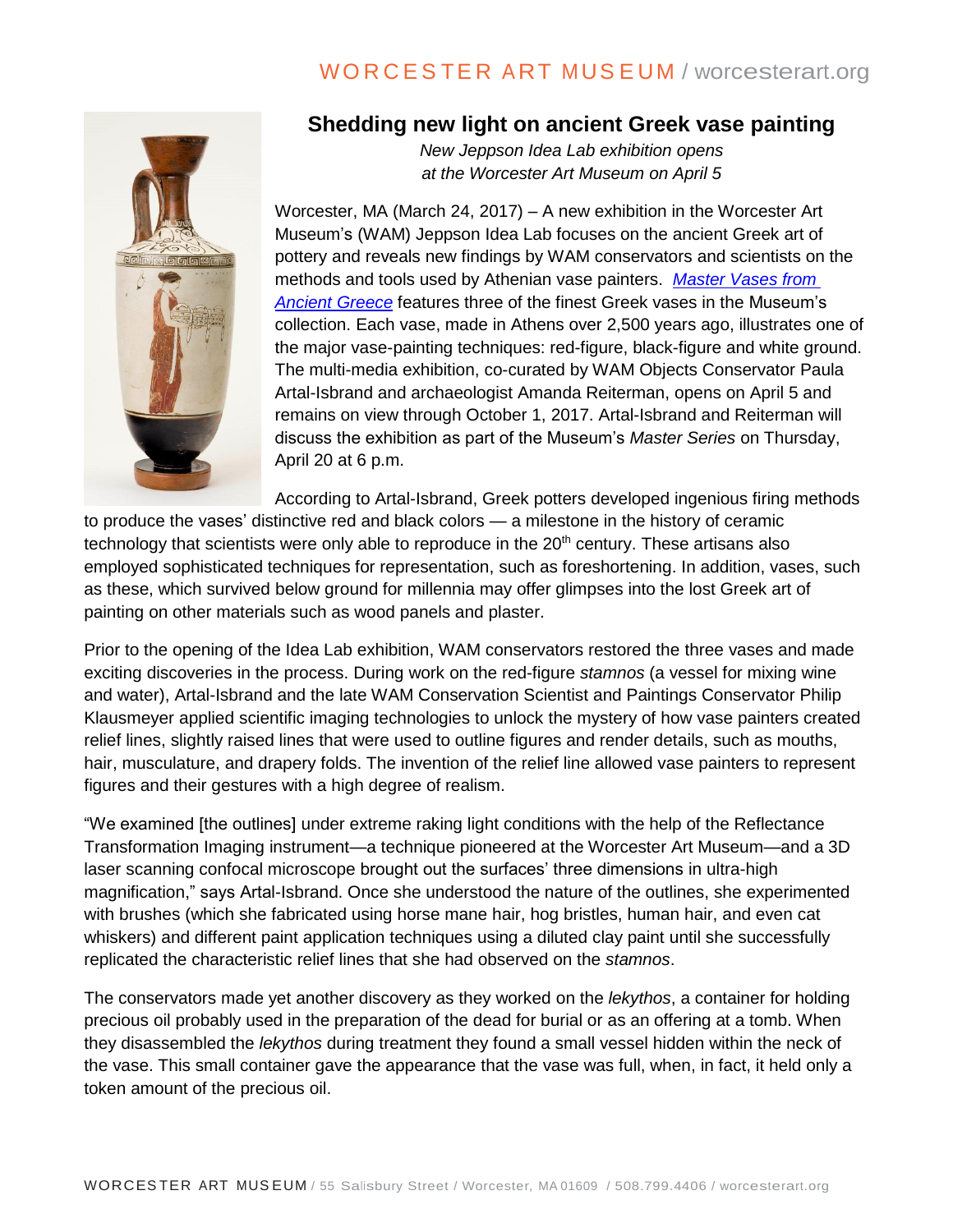# WORCESTER ART MUSEUM / worcesterart.org

The story of this restoration project and its discoveries are told in a short video documentary within the exhibition. In addition, an interactive iPad allows visitors to delve more deeply into the history of Greek vase painting, including the historical setting in which these vases were made and used, the manufacturing process, archaeology, and the collecting of Greek vases. The display of the vases, the conservators' findings, and the multi-media presentation about many aspects of Greek vases speak to the Idea Lab's mission — to take a closer look at important works of art and provide an interactive platform for further exploration.

These three ancient vases tell fascinating stories that take some surprising twists and turns along the way. Thanks to the curiosity and committed investigation of WAM's conservators Artal-Isbrand and Klausmeyer, new research and valuable discoveries inform the Idea Lab's multi-media exhibition and contribute noteworthy information to Greek art history.

#### **About the Jeppson Idea Lab**

Jeppson Idea Lab exhibitions highlight one object, or a small group of related objects, in focused installations that are designed to answer questions about the works or share new research, often discoveries that have been revealed during conservation treatment. Documentary-style video presentations and iPad interactives provide in-depth background and didactic information to expand visitors' understanding of the work(s), the artist(s), and the conservation treatment.

### **Related event:**

Master Series Third Thursday Art Talk April 20, 2017, 6 p.m. *Master Vases of Ancient Greece* Speakers: Paula Artal-Isbrand, Objects Conservator, Worcester Art Museum, and Amanda Reiterman, Ph.D., University of Pennsylvania

This Master Series lecture focuses on three exquisite ceramic vases made in Athens over 2,500 years ago. On view in the Jeppson Idea Lab from April 5 – October 1, 2017, each vase has a unique shape and is representative of one of three major Attic painting techniques. The rich depictions on these vases are brought to life by archaeologist Amanda Reiterman, who explains the function and relevance of these finely made objects in the context of the thriving metropolis of Athens. Objects Conservator Paula Artal-Isbrand discusses how these masterpieces were shaped, decorated and then fired using an ingenious—and mysterious—method that potters were not able to replicate until recently. She also shares highlights of discoveries made during the lengthy conservation campaign, including finding a secret inner vessel within one of them. The talk and reception following are free with Museum admission.

Master Series Third Thursdays are hosted by the Worcester Art Museum Members Council and sponsored by Abbvie and the Amelia and Robert Hutchinson Haley Memorial Lecture Fund. Media partner is WGBH Forum Network.

Image caption: Greek, attributed to the Achilles Painter, 450–440 BCE, *Oil Flask (Lekythos): Two Women Carrying Offerings to the Dead*, white-ground painted pottery, Gift of Miss Mary Felton Sargent, in memory of Miss Mary S. Felton, daughter of President Cornelius Felton, Harvard University, 1900.65.